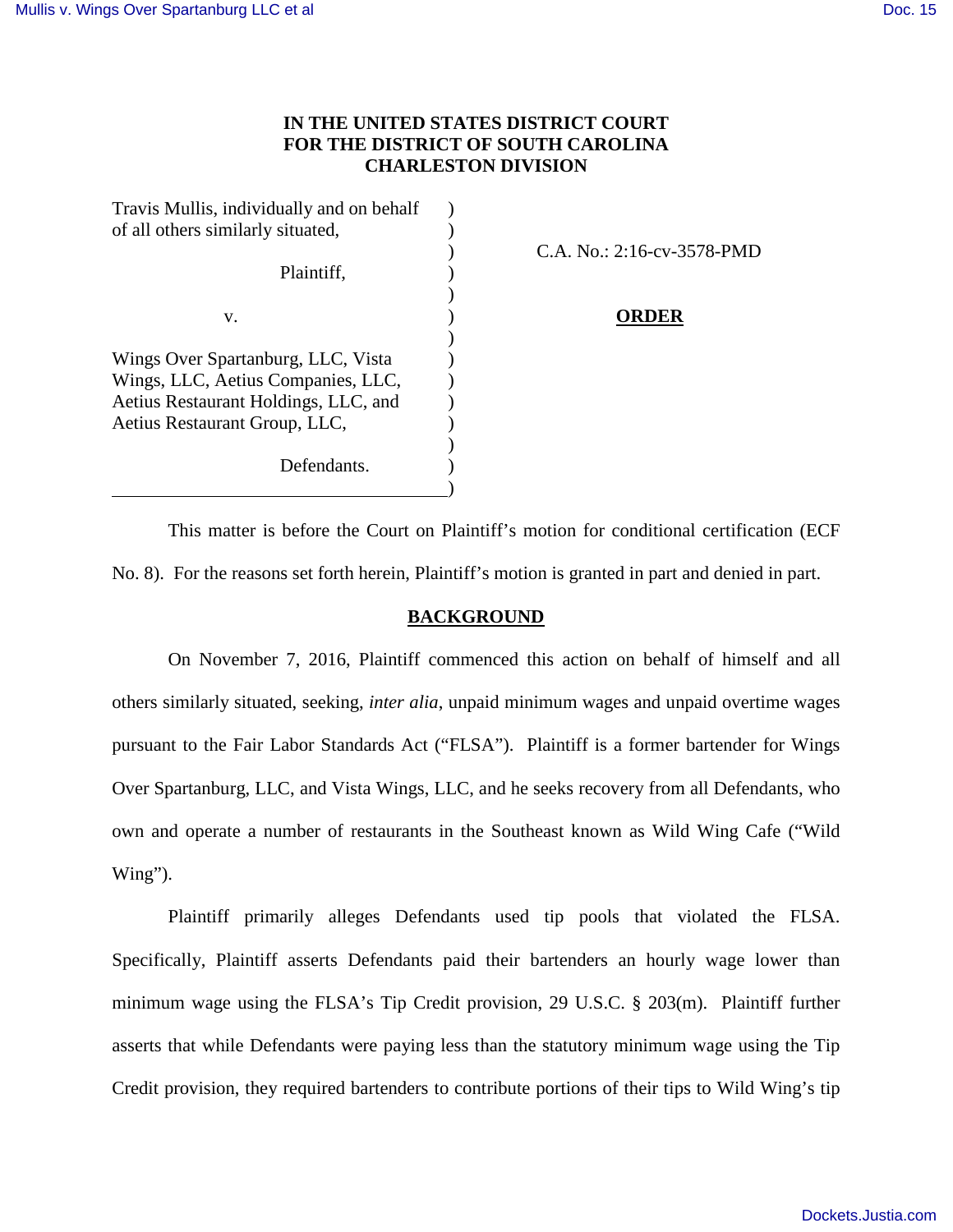pools to compensate other employees. Finally, Plaintiff alleges that some of the employees who received money from those tip pools were expeditors who did not qualify to share in the tip pools because they did not customarily and ordinarily receive tips. Because these non-tipped employees—the expeditors—did not customarily and ordinarily receive tips, as required by the Tip Credit provision, Plaintiff alleges that the tip pools he and the other potential class members shared with the expeditors violated the FLSA.

### **PROCEDURAL HISTORY**

Plaintiff filed his motion for conditional certification on December 21, 2016. The Court granted Defendants' request for an extension of time to respond, and Defendants ultimately filed a response in opposition on January 11, 2017. Plaintiff filed his reply on January 18. Accordingly, this matter is now ripe for consideration.

#### **LEGAL STANDARD**

 Under the FLSA, employees may institute a collective action against their employer on behalf of themselves and similarly situated employees. The FLSA's collective action provision states that:

[a]n action to recover [unpaid overtime compensation] may be maintained against any employer (including a public agency) in any Federal or State court of competent jurisdiction by any one or more employees for and in behalf of himself or themselves and other employees similarly situated. No employee shall be a party plaintiff to any such action unless he gives his consent in writing to become such a party and such consent is filed in the court in which such action is brought.

29 U.S.C. § 216(b). The mechanism outlined in § 216(b) is designed to facilitate the efficient adjudication of similar claims by "similarly situated" employees, permitting the consolidation of individual claims and the pooling of resources in prosecuting such actions against their employers. *See Hoffmann-La Roche Inc. v. Sperling*, 493 U.S. 165, 170 (1989); *LaFleur v. Dollar Tree Stores, Inc.*, 30 F. Supp. 3d 463, 467 (E.D. Va. 2014), *reconsideration denied*, 2014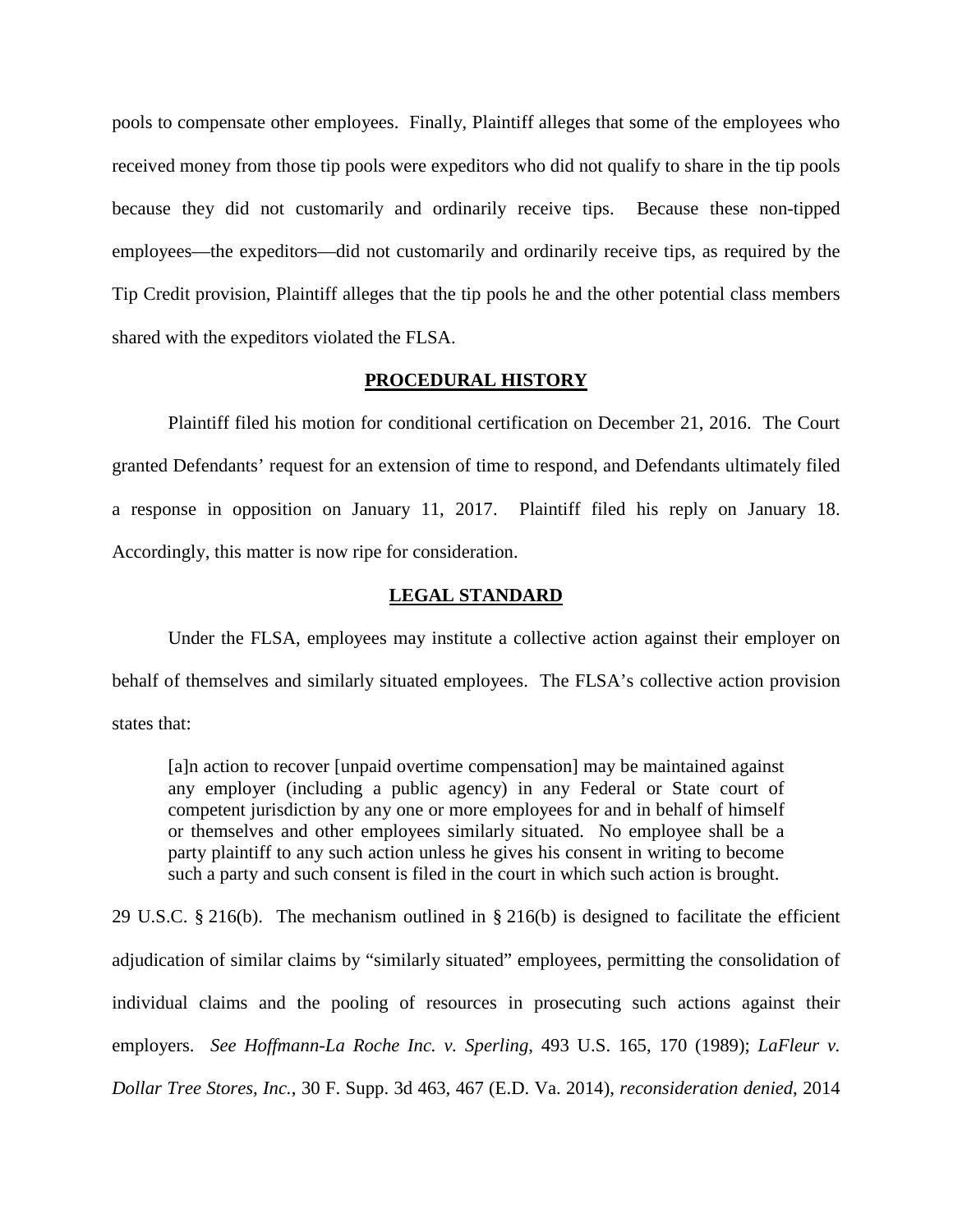WL 2121563 (E.D. Va. May 20, 2014), *and motion to certify appeal denied*, 2014 WL 2121721 (E.D. Va. May 20, 2014); *Lynch v. United Servs. Auto. Ass'n*, 491 F. Supp. 2d 357, 367 (S.D.N.Y. 2007). In deciding whether the named plaintiffs in an FLSA action are "similarly situated" to other potential plaintiffs, courts generally employ a two-stage approach.<sup>[1](#page-2-0)</sup> Purdham *v. Fairfax Cty. Pub. Sch.*, 629 F. Supp. 2d 544, 547 (E.D. Va. 2009) (quoting *Parker v. Rowland Express, Inc.*, 492 F. Supp. 2d 1159, 1164 (D. Minn. 2007)); *see also Regan v. City of Charleston*, No. 2:13-cv-3046-PMD, 2014 WL 3530135, at \*2 (D.S.C. July 16, 2014); *Pelczynski v. Orange Lake Country Club, Inc.*, 284 F.R.D. 364, 367 (D.S.C. 2012); *Simons v. Pryor's, Inc.*, No. 3:11-cv-792-CMC, 2011 WL 6012484, at \*1 (D.S.C. Nov. 30, 2011); *MacGregor v. Farmers Ins. Exch.*, No. 2:10-cv-3088-DCN, 2011 WL 2981466, at \*2 (D.S.C. July 22, 2011).

The first step in this process, which is the subject of the instant motion, is the "notice," or "conditional certification," stage. *Purdham*, 629 F. Supp. 2d at 547. Here, "a plaintiff seeks conditional certification by the district court in order to provide notice to similarly situated plaintiffs" so that they can "opt-in" to the collective action. *Pelczynski*, 284 F.R.D. at 367–68. With regard to this notice phase, "[t]he Supreme Court has held that, in order to expedite the manner in which collective actions under the FLSA are assembled, 'district courts have discretion[,] in appropriate cases[,] to implement . . . § 216(b) . . . by facilitating notice to potential plaintiffs.'" *Purdham*, 629 F. Supp. 2d at 547 (quoting *Hoffman-La Roche, Inc.*, 493 U.S. at 169). At this stage, the court reviews the pleadings and affidavits to determine whether

<u>.</u>

<span id="page-2-0"></span><sup>1.</sup> Although the Fourth Circuit has not yet enunciated a test for conditional certification of collective actions, district courts in the Fourth Circuit, including this Court, typically follow the two-stage, or two-step, approach when deciding whether named plaintiffs are similarly situated to potential plaintiffs. *E.g.*, *LaFleur*, 30 F. Supp. 3d at 467 ("District courts within . . . the Fourth Circuit . . . have uniformly employed a two-step inquiry in deciding whether to certify a collective action under the FLSA . . . ."); *Curtis v. Time Warner Entm't*, No. 3:12-cv-2370-JFA, 2013 WL 1874848, at  $*2$  (D.S.C. May 3, 2013) ("Although the Fourth Circuit has not directly addressed the appropriate standard for certifying a collective action under § 216(b), district courts in this circuit, including this court, follow the [two-stage] process . . . .").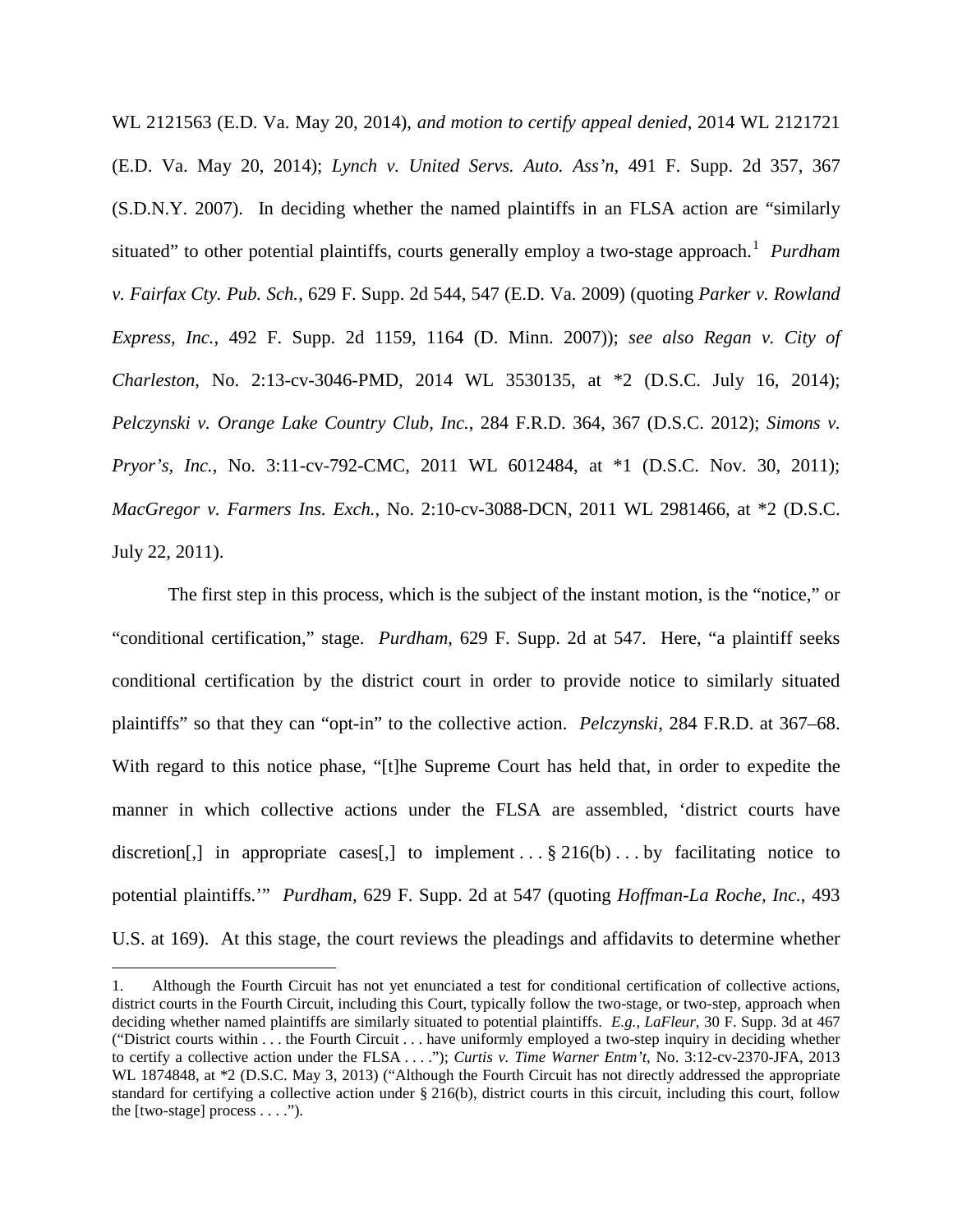the plaintiff has carried his burden of showing that he is similarly situated to the other putative class members. *Pelczynski*, 284 F.R.D. at 368; *Purdham*, 629 F. Supp. 2d at 547–48. "Because the court has minimal evidence, this determination is made using a fairly lenient standard." *Steinberg v. TQ Logistics, Inc.*, No. 0:10-cv-2507-JFA, 2011 WL 1335191, at \*1 (D.S.C. Apr. 7, 2011). Plaintiffs must make only "a modest factual showing sufficient to demonstrate that they and potential plaintiffs together were victims of a common policy or plan that violated the law." *Purdham*, 629 F. Supp. 2d at 548. If the court determines that the proposed class members are similarly situated, the court conditionally certifies the class. *Steinberg*, 2011 WL 1335191, at \*1. The putative class members are then notified and afforded the opportunity to "opt-in," and the case proceeds as a representative action throughout discovery. *Id.* (citing *Scholtisek v. Eldre Corp.*, 229 F.R.D. 381, 387 (W.D.N.Y. 2005)); *see also Genesis Healthcare Corp. v. Symczyk*, 133 S. Ct. 1523, 1530 (2013) (citation omitted) ("'[C]onditional certification' does not produce a class with an independent legal status, or join additional parties to the action. The sole consequence of conditional certification is the sending of court-approved written notice to employees, who in turn become parties to a collective action only by filing written consent with the court.").

Second, after the court has conditionally certified the class, the potential class members have been identified and notified, and discovery has been completed, "a defendant may then move to decertify the collective action, pointing to a more developed record to support its contention that the plaintiffs are not similarly situated to the extent that a collective action would be the appropriate vehicle for relief." *Pelczynski*, 284 F.R.D. at 368. At this optional "decertification stage," the court applies a heightened fact-specific standard to the "similarly situated" analysis. *Steinberg*, 2011 WL 1335191, at \*2; *see Pelczynski*, 284 F.R.D. at 368.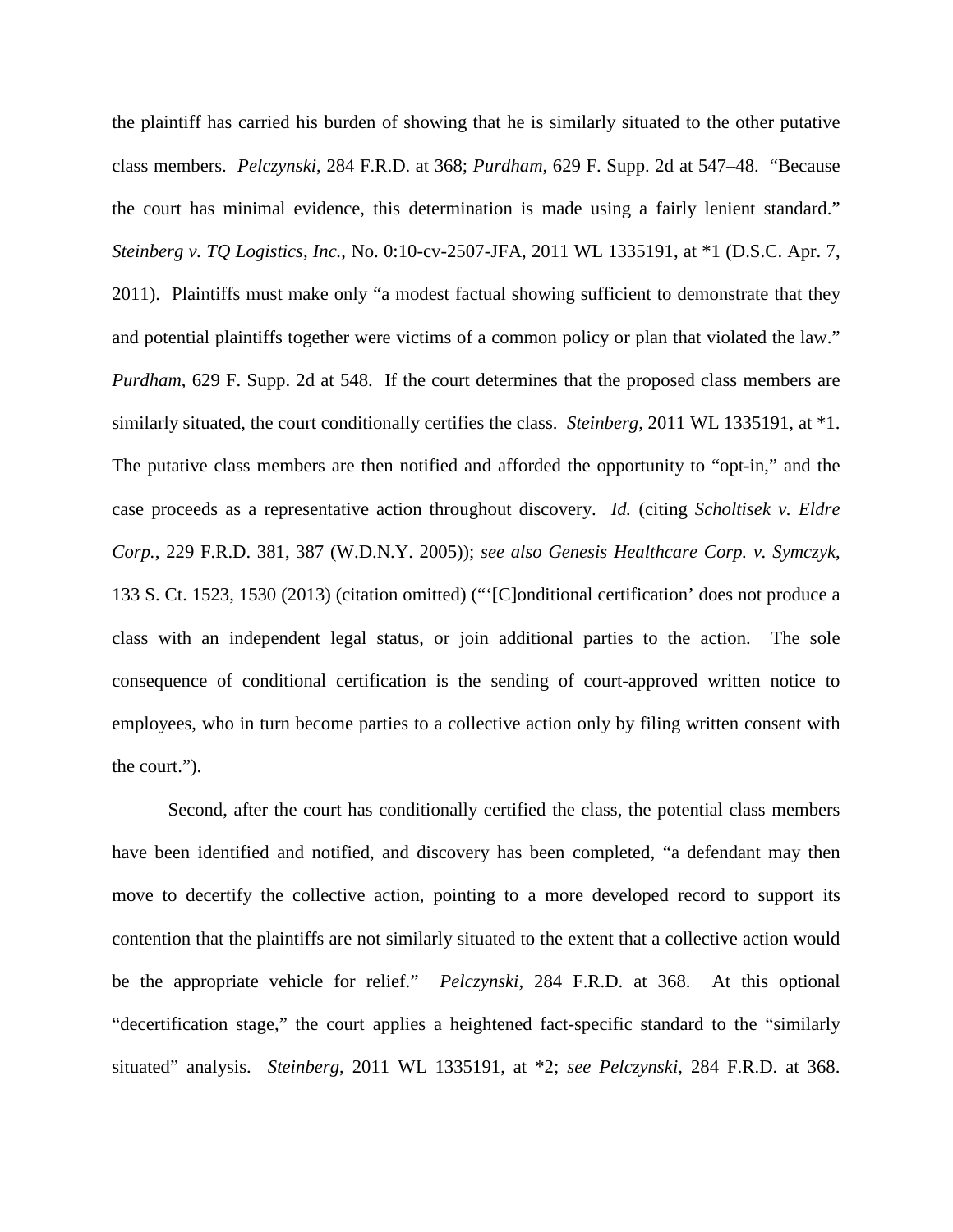"Courts have identified a number of factors to consider at this stage, including (1) disparate factual and employment settings of the individual plaintiffs; (2) the various defenses available to defendants that appear to be individual to each plaintiff; and (3) fairness and procedural considerations." *Curtis*, 2013 WL 1874848, at \*3 (internal quotation marks omitted). If the court determines that the plaintiffs are not, in fact, similarly situated, it may decertify the class, dismiss the opt-in plaintiffs' claims without prejudice, and permit the named plaintiffs to proceed on their individual claims. *Id.*

## **DISCUSSION**

Plaintiff requests that this Court: (1) conditionally certify a class of individual bartenders ("Proposed Class"), as detailed further herein; (2) require Defendants to produce the names, mailing and e-mail addresses, and telephone numbers of putative class members in a commonlyused electronic format within twenty days; (3) approve Plaintiff's proposed class-member notification and consent forms; and (4) authorize a third-party administrator to contact and send notices to putative class members. The Court will address each request, along with Defendants' objections thereto, in turn.

#### **I. Conditional Certification**

Plaintiff moves to conditionally certify the following Proposed Class:

All individuals who worked as a Wild Wing Café Bartender after September 9, 2013 at one of the following locations (Mt. Pleasant, Downtown Charleston, Spartanburg, North Charleston, Bluffton, Columbiana, The Vista, Greenville, Hilton Head, Wilmington, Southwest Charlotte, and Uptown Charlotte) and who were compensated by a direct hourly rate (excluding tips) less than \$7.25 per hour; and who were required to give a portion of their tips to an expeditor.

(Pl's. Mem. Supp. Mot. Cond'l Class Certification, ECF No. 8-1, at 1.)

Defendants object to the breadth of the Proposed Class, stating that the class should be

limited to bartenders from the Spartanburg and Vista restaurants. The Court agrees.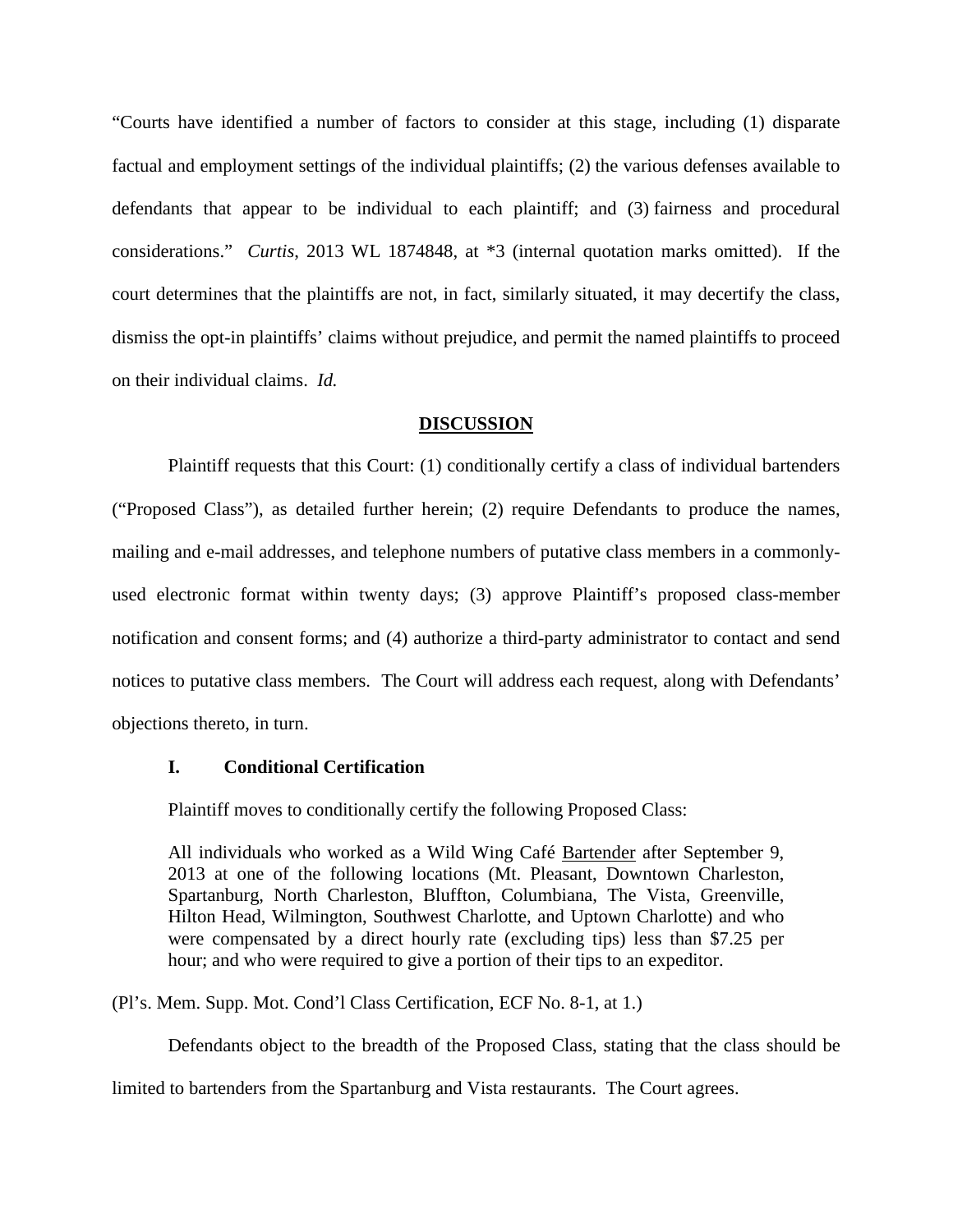The Court notes that Plaintiff only offers three new declarations in support of his request for his Proposed Class. First, he offers his own declaration. Plaintiff worked at the Spartanburg and Vista restaurants as both a server and a bartender, but he never worked at any of the other restaurants. Next, Plaintiff offers a new declaration from David Meller, who worked as a server and occasionally as a bartender at the Spartanburg Wild Wing. Meller is the eponymous plaintiff in *Meller v. Wings Over Spartanburg, LLC*, No. 2:15-cv-2094-PMD (D.S.C.). Finally, Plaintiff's counsel himself offers a declaration that he spoke with a bartender at the Vista Wild Wing restaurant who claimed he was required to give an expeditor a portion of his tips. Plaintiff also seeks to rely on the servers' declarations in the *Meller* case.[2](#page-5-0)

Because *Meller* only involves servers, and this case only involves bartenders, the declarations in *Meller* cannot be used to support conditional certification of Plaintiff's Proposed Class. Accordingly, Plaintiff, Meller, and Plaintiff's counsel's declarations, along with the receipt attached to Mullis' and Meller's declarations, constitute the only evidence the Court may consider at this juncture. Thus, there is no evidence whatsoever that the other ten Wild Wing restaurants also use a similar tip-pool system. Moreover, because Plaintiff never worked at those ten restaurants, it is doubtful that he would have standing to sue those entities even if he had produced evidence that they all required bartenders to share tips with expeditors. *See Roman v. Guapos III, Inc.*, 970 F. Supp. 2d 407, 416 (D. Md. 2013). As a result, the Court must pare down Plaintiff's Proposed Class to only encompass bartenders at the Spartanburg and Vista restaurants. However, the Court does find that bartenders at the Spartanburg and Vista locations are

-

<span id="page-5-0"></span><sup>2.</sup> As clearly set forth in the Proposed Class definition and in Plaintiff's briefs, this case involves bartenders at Wild Wing restaurants, not servers. Plaintiff briefly blames the Court for its failure to fit bartenders into the proposed class in *Meller*, stating that this action would not be necessary had the Court done so. Any such blame is misplaced. Plaintiffs in *Meller* proposed a class definition that only included servers. As the Court noted during the parties' conference call, and in its September 28 Text Order, the term "server" does not include bartenders.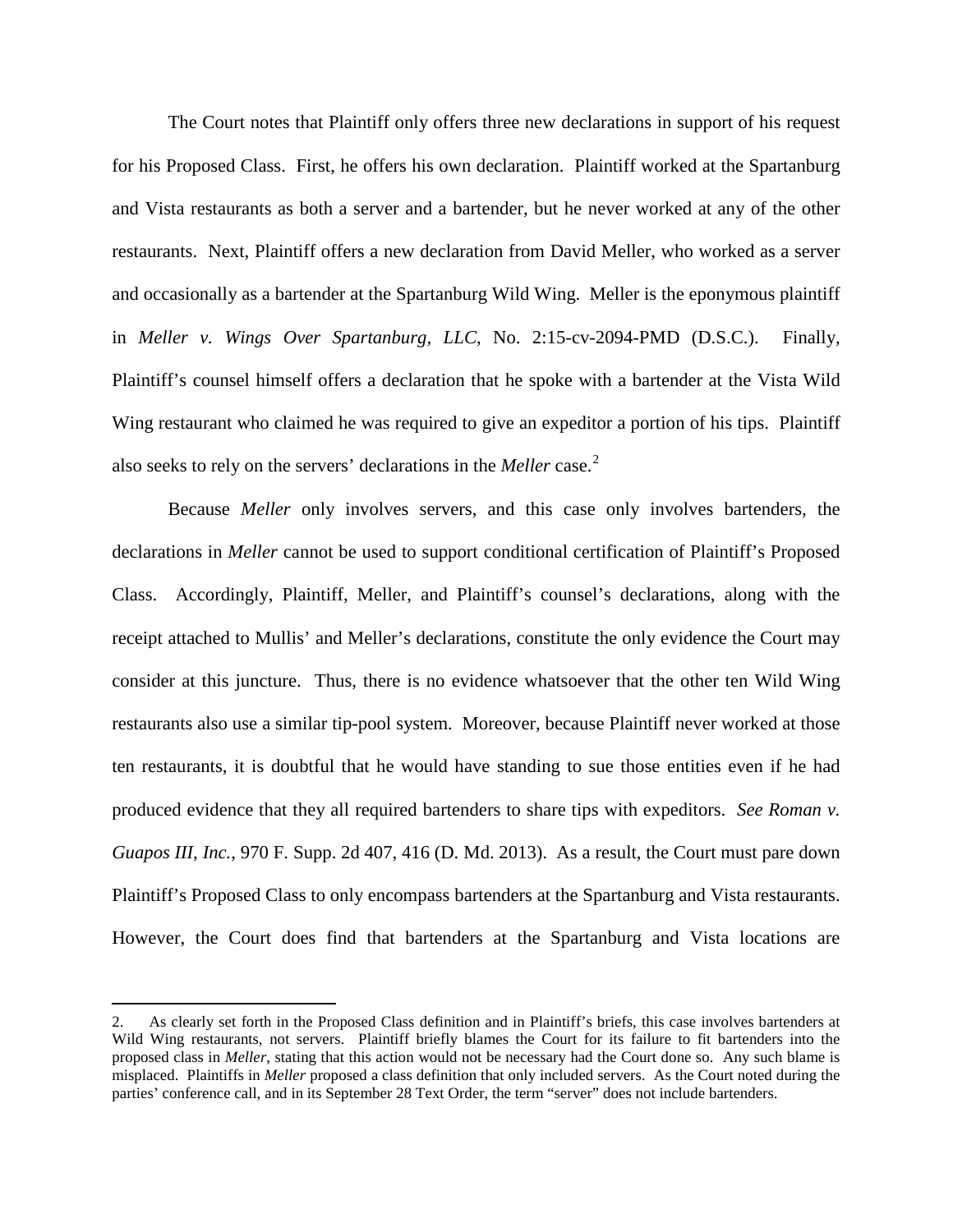sufficiently similarly situated to warrant conditional certification because Plaintiff has made a preliminary showing that they shared the same job duties and were subject to the same tip-out policy. Accordingly, Defendants are hereby ordered to produce the putative class members' information to the agreed-upon third-party administrator within twenty days.<sup>[3](#page-6-0)</sup>

## **II. Notice to Putative Class Members**

 $\overline{a}$ 

The Court now turns to Plaintiff's proposed notice and Defendants' objections to it. The Court must address the method by which the third-party administrator will contact the putative class members. Defendants argue that the third-party administrator should mail the notice, and that no other method of contact with the putative class members is necessary. In contrast, Plaintiff argues that notice should be mailed and e-mailed. Plaintiff also requests that the thirdparty administrator be permitted to send the notice by text message if both the mailed and the emailed notice are returned as undeliverable.

District courts have taken conflicting positions and approaches as to what information regarding potential plaintiffs may or must be disclosed to named plaintiffs at the notice stage of FLSA actions.<sup>[4](#page-6-1)</sup> Although email addresses are more routinely disclosed, district courts in this

<span id="page-6-0"></span><sup>3.</sup> The parties appear to agree to the use of a third-party administrator. As it did in *Meller*, the Court again orders the parties to meet and confer to agree on a suitable third-party administrator. In the interest of the putative class members' privacy, Plaintiff's counsel may not contact any putative class member until they opt-in, and counsel may not obtain a copy of any putative class member list from the third-party administrator or anyone else. Plaintiff's counsel shall bear the expense of the third-party administrator, which may be recovered if Plaintiff is the prevailing party.

Defendants do not wish to use Dahl Administration as the third-party administrator in this case due to their experience with Dahl in *Meller*. To the extent possible, the parties shall attempt to agree on an alternative thirdparty administrator.

<span id="page-6-1"></span><sup>4.</sup> *Compare Velasquez v. Digital Page, Inc.*, No. 11-3892 LDW AKT, 2014 WL 2048425, at \*15 (E.D.N.Y. May 19, 2014) ("In general, it is appropriate for courts in collective actions to order the discovery of names, addresses, telephone numbers, email addresses, and dates of employment of potential collective members."), *with Amrhein v. Regency Mgmt. Servs., LLC*, No. SKG-13-1114, 2014 WL 1155356, at \*10 (D. Md. Mar. 20, 2014) ("Courts in this district hold that absent a showing by plaintiffs of a 'special need' for disclosure of class members' telephone numbers or other personal information, such as social security numbers or dates of birth, ordering such disclosure is inappropriate.").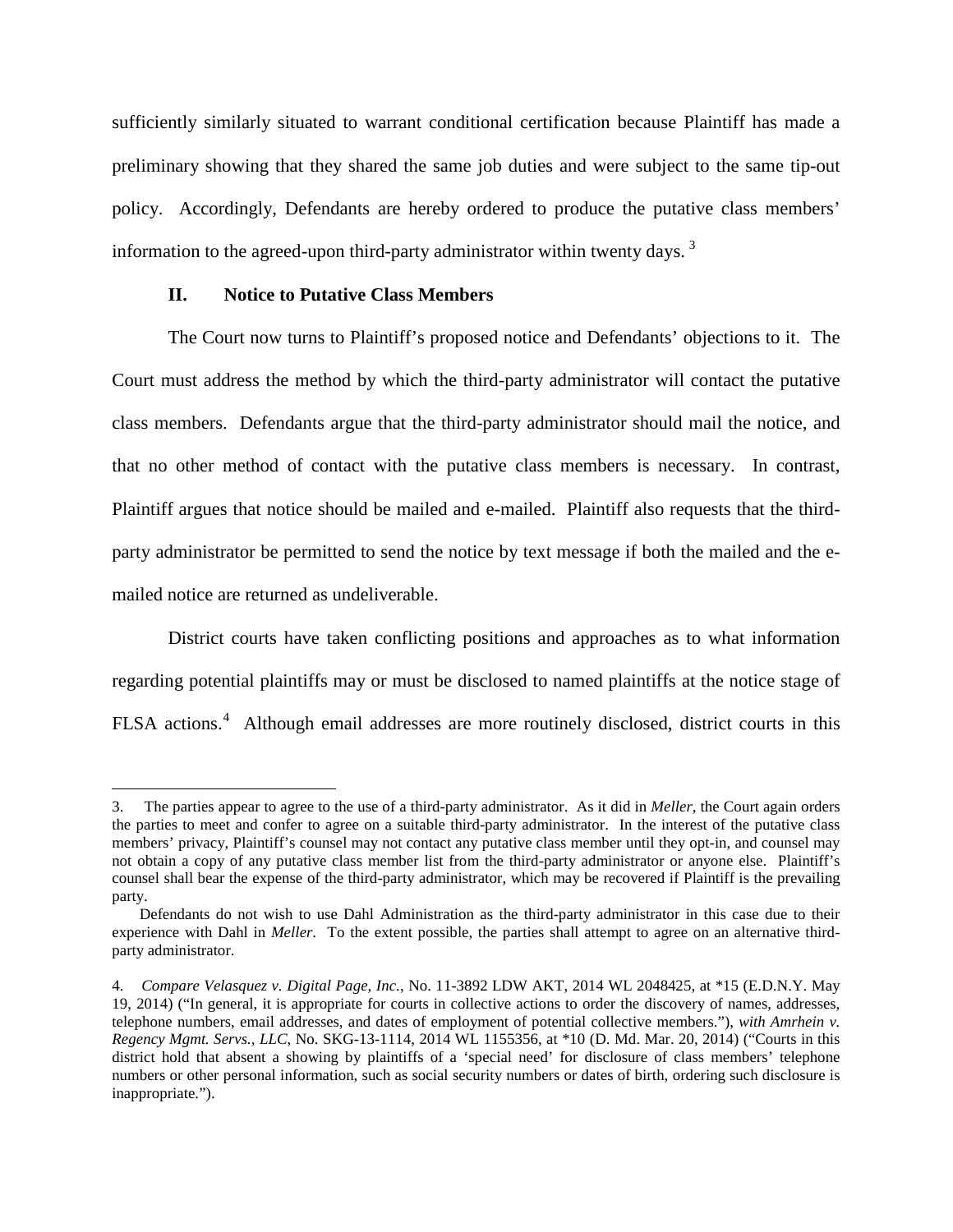circuit have required a showing of a "special need" before requiring the disclosure of telephone numbers. *See Ruiz v. Monterey of Lusby, Inc.*, No. DKC 13-3792, 2014 WL 1793786, at \*3 n.1 (D. Md. May 5, 2014) ("Defendants will not . . . be required to provide phone numbers for potential opt-in plaintiffs at this time because Plaintiffs have made no showing of any 'special need' for the disclosure of this information." (quoting *Calderon v. Geico Gen. Ins. Co.*, No. RWT 10cv1958, 2011 WL 98197, at \*9 (D. Md. Jan. 12, 2011))). The Court finds that Plaintiff has not demonstrated a special need in this case for the use of text message notice, but it approves sending notice by both U.S. Mail and e-mail. This will address the issues the parties encountered in *Meller*.<sup>[5](#page-7-0)</sup> Having determined how the notice will be disseminated, the Court turns to the timeline and the content of that notice.

Plaintiff wants putative class members to have sixty days to opt in to this action, while Defendants want thirty or forty-five days. The parties and their counsel<sup>[6](#page-7-1)</sup> agreed to a forty-five day opt-in period in *Meller*, and the Court concludes that a forty-five day opt-in period is reasonable here as well. Additionally, the Court grants Defendants' request that the look-back period extend only three years from the date the third-party administrator mails the notice. Plaintiff argues that the look-back period should be tied to the date that his counsel moved to include bartenders in *Meller*. Plaintiff does not explain why his counsel's filing in *Meller* tolled the statute of limitations in this case. Although the Court has now conditionally certified a portion of Plaintiff's Proposed Class, that outcome was not preordained at the time Plaintiff's

 $\overline{a}$ 

<span id="page-7-0"></span><sup>5. &</sup>quot;'[C]ommunication through email is [now] the norm.'" *Butler v. DirectSAT USA, LLC*, 876 F. Supp. 2d 560, 575 (D. Md. 2012) (quoting *In re Deloitte & Touche, LLP Overtime Litig.*, No. 11 Civ. 2461(RMB)(THK), 2012 WL 340114, at \*2 (S.D.N.Y. Jan. 17, 2012)).

<span id="page-7-1"></span><sup>6.</sup> The same counsel represent the parties in this case and in *Meller*.